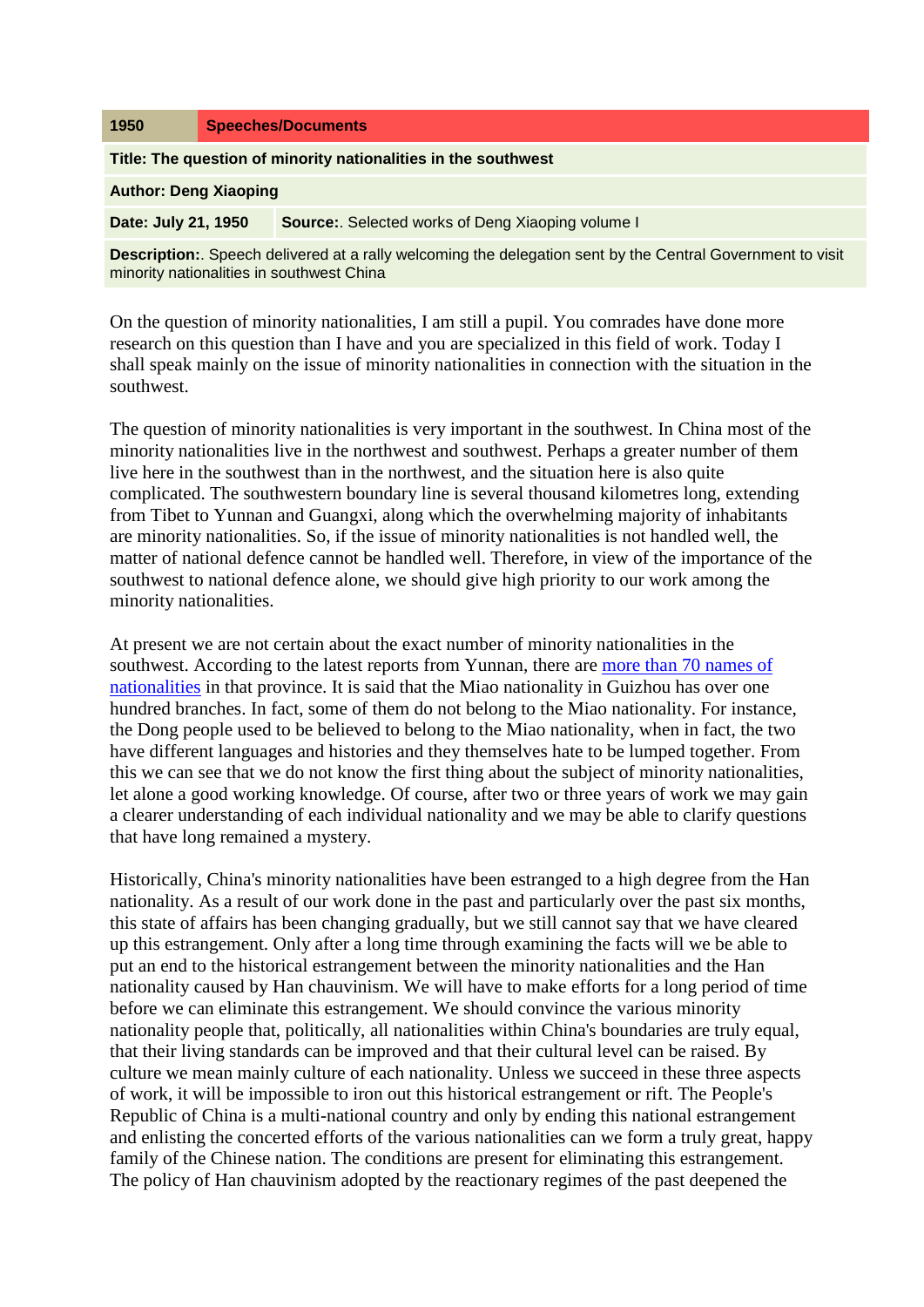national estrangement, but the nationality policy stipulated in the Common Programme, adopted at the Political Consultative Conference, will certainly end this estrangement and bring about a great unity of the various nationalities.

I should like to make a few remarks on the [Tibetan nationality](http://english.peopledaily.com.cn/dengxp/vol1/note/A1300.html) in Xikang. In the past the Tibetan and Han nationalities were very estranged. However, after our army entered the southwest, and especially after we proclaimed the policy concerning the liberation of Tibet and put forth the [ten terms,](http://english.peopledaily.com.cn/dengxp/vol1/note/A1310.html) great changes have taken place. How did they fare in the past? In the old days the reactionary regimes in Xikang caused the local Tibetans to suffer a great deal. After we entered Xikang, the first thing we did was announce the nationality policy stipulated in the Common Programme. At the same time our troops' fine conduct found expression in some concrete matters; for instance, through observing the Three Main Rules of Discipline and the Eight Points for Attention, respecting the Tibetan people's customs, habits and religious beliefs, quartering in no lamaseries, etc., they won the trust of our Tibetan compatriots. The Tibetan people said that our troops were so good that even in a heavy rain they would neither enter nor live in their houses unless invited. This is the result of carrying out correct policies. Didn't rulers of the past proclaim good policies? The problem is they never put their policies into effect. For us, once we have formulated policies, we mean to have them carried out. As regards the ten terms we put forth, some representative figures in Tibet find them a bit too magnanimous. That is how we mean them to be. We are not deceiving anybody. Therefore, these policies have made a powerful impression on them that should not be underestimated, because they are in accord with their requirements and the requirements for the unity of all nationalities.

In minority nationality areas in the southwest our Party did some work in the past that produced good results. During the [Long March,](http://english.peopledaily.com.cn/dengxp/vol1/note/A0180.html) the Red Army scattered the seeds of revolution in all the areas it passed through, including Yunnan and Guizhou. Even in Xikang some revolutionary influence was felt. When the Red Army troops marched northward, they did some things in violation of the rules of discipline for the sake of their survival. They were starving and had no choice. Now we should express our gratitude to the people, explaining to them that in those days they had to shoulder the burden of the nationwide revolution and that they had done everything in their power to preserve the Red Army. At the same time, we should apologize to them for anything we did wrong. When we went to Tibet, some Tibetans told us quite frankly that they were displeased when we ate all their grain. Now they understand this and are delighted with their own liberation.

With our past work plus our current work we are quite capable of solving the severalthousand-year-old problem of estrangement from the minority nationalities and uniting all our nationalities. Marxism-Leninism can help solve the problem of nationalities throughout the world. In China, Mao Zedong Thought -- the integration of the theory of Marxism-Leninism with the practice of the Chinese revolution -- can also help solve this problem. So long as we truly act in accordance with the Common Programme and so long as we sincerely assist the minority nationalities in political, economic and cultural fields, we can solve the problem satisfactorily. If we throw off Han chauvinism, the minority nationalities will forsake their narrow nationalism in return. We should not ask the minority nationalities to abolish their nationalism before we honestly abolish Han chauvinism. Once these two isms are abolished, unity will result.

Since our entry into the southwest, we have arrived at a general understanding: the question of minority nationalities in the southwest is complicated and it must be solved properly. This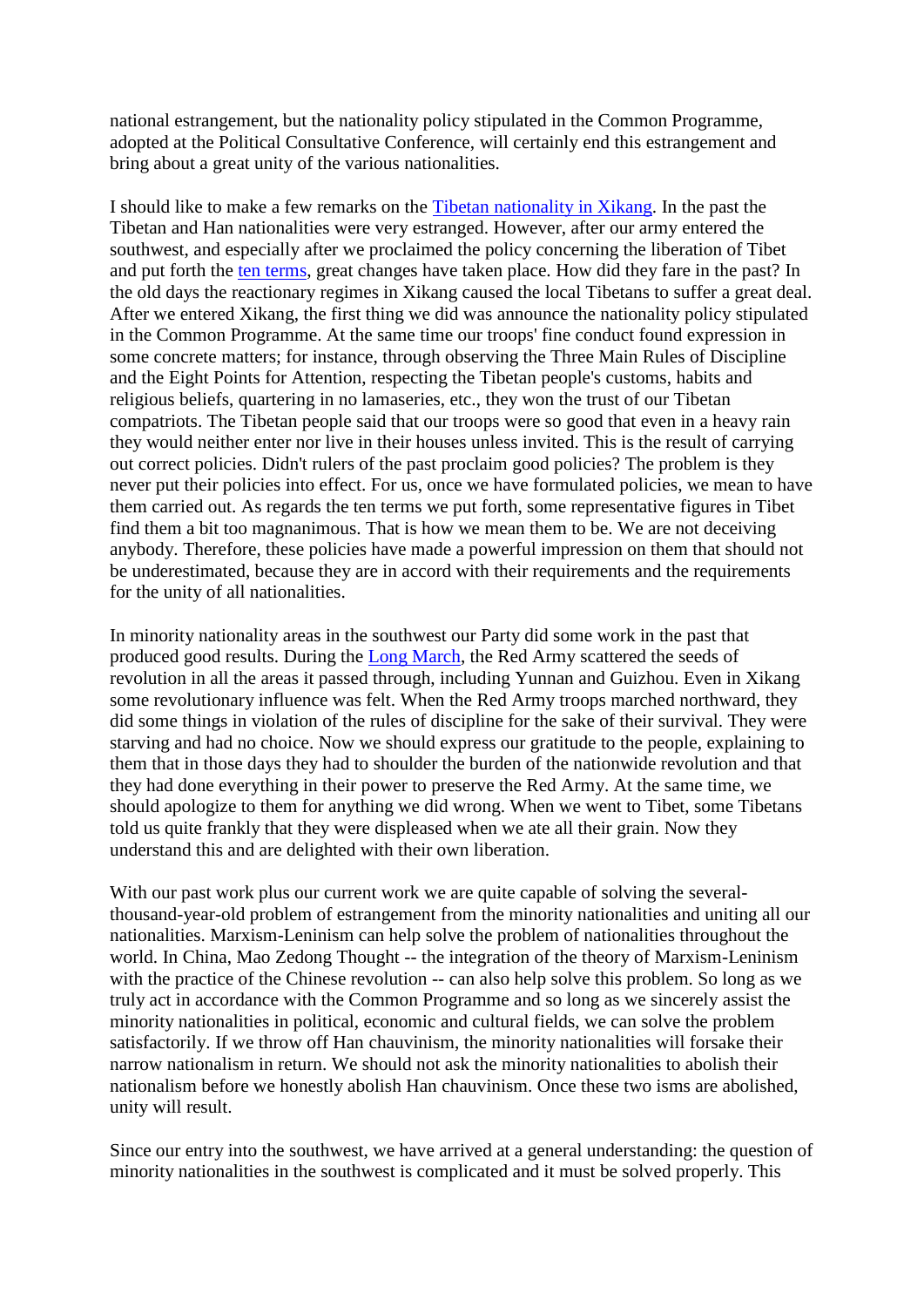involves work in various fields, yet we know very little about things here, so we must adopt a careful attitude and from the outset work to harmonize relations with the nationalities. We should try hard to dispel the misgivings of the various minority nationalities concerning the People's Liberation Army and eliminate the estrangement between different nationalities. In handling the affairs relating to minority nationalities, we should not act blindly and go there rashly to carry out reform, raise proposals and propagate the nationality policy. In practical work we should strictly observe rules of discipline and not encroach upon their interests in the slightest. In collecting public grain we should also take their practical difficulties into account, ensuring above all that the amount never exceeds the burden imposed on them in the past, instead keeping it below this level. We have decided that because of the past deep estrangement between the minority nationalities and the Han nationality and the complicated nature of the situation, no force from the outside shall be used to wage or create a so-called class struggle within the minority nationalities or attempt to carry out reform of any sort. All reforms within the minority nationalities should be carried out through internal forces. Reform is necessary, however, for without it the minority nationalities cannot eliminate poverty, which will make it impossible for them to do away with backwardness, but reform must not be carried out until conditions within the minority nationalities are ripe for it.

At present, our central task concerning the nationalities is to work for unity and end estrangement. Where no trouble crops up and estrangement begins to disappear and unity begins to grow, there the work can be considered well done and good results achieved. If we become impetuous, trying to get quick results in procuring grain and organizing the masses, as we have been doing in the Han nationality areas, troubles are bound to crop up. In the past, people in other areas experienced troubles. An important cause was their impetuosity. Many of our comrades have learned that they must not be impetuous and that it does not matter if they proceed a bit slowly. Slowness does not give rise to errors; impetuosity does. In handling other matters we should be neither impetuous nor proceed slowly, but in handling this matter, we should not be afraid of going slowly. Of course, we still need to work; we cannot go to sleep for fear of becoming impetuous. We should work on a sound basis and advance after acquiring a clear understanding of the situation. As the basis for unity becomes stronger, our work will move forward. Some of our comrades have good intentions, but unfortunately they are impetuous in their work. Therefore, leaders should always guard against impetuosity. At present an important principle for working in minority nationality areas is to brook no trouble or failure. Even if ninety-nine out of a hundred cadres do well and only one cadre makes a mistake, he can still spoil our efforts. With this in mind, we should only dispatch a few selected cadres to minority nationality areas. They should thoroughly understand the nationality policy and ardently wish to make a success in their activities among the minority nationalities. No one can be permitted to make mistakes. This is a must. The reason no trouble has come up so far in the southwest with regard to the question of minority nationalities is that we have been working on a sound basis, which is in itself an accomplishment.

Have we done enough work so far, then? A number of new problems have now cropped up, requiring us to do more work to avoid trouble. For instance, the Common Programme stipulates that regional national autonomy be introduced in areas where different minority nationalities live together. When the Common Programme was proclaimed, the minority nationalities rejoiced and asked us when and how autonomy was to be introduced. They want it to be materialized. If we fail to do so in six months or even in twelve months, they will lose faith in our policies. We must solve this politically significant problem. Our Party encountered such a problem before. For instance, we have had [such an experience](http://english.peopledaily.com.cn/dengxp/vol1/note/A1320.html) in Inner Mongolia and in the northern part of the Shaanxi-Gansu-Ningxia Border Region. However,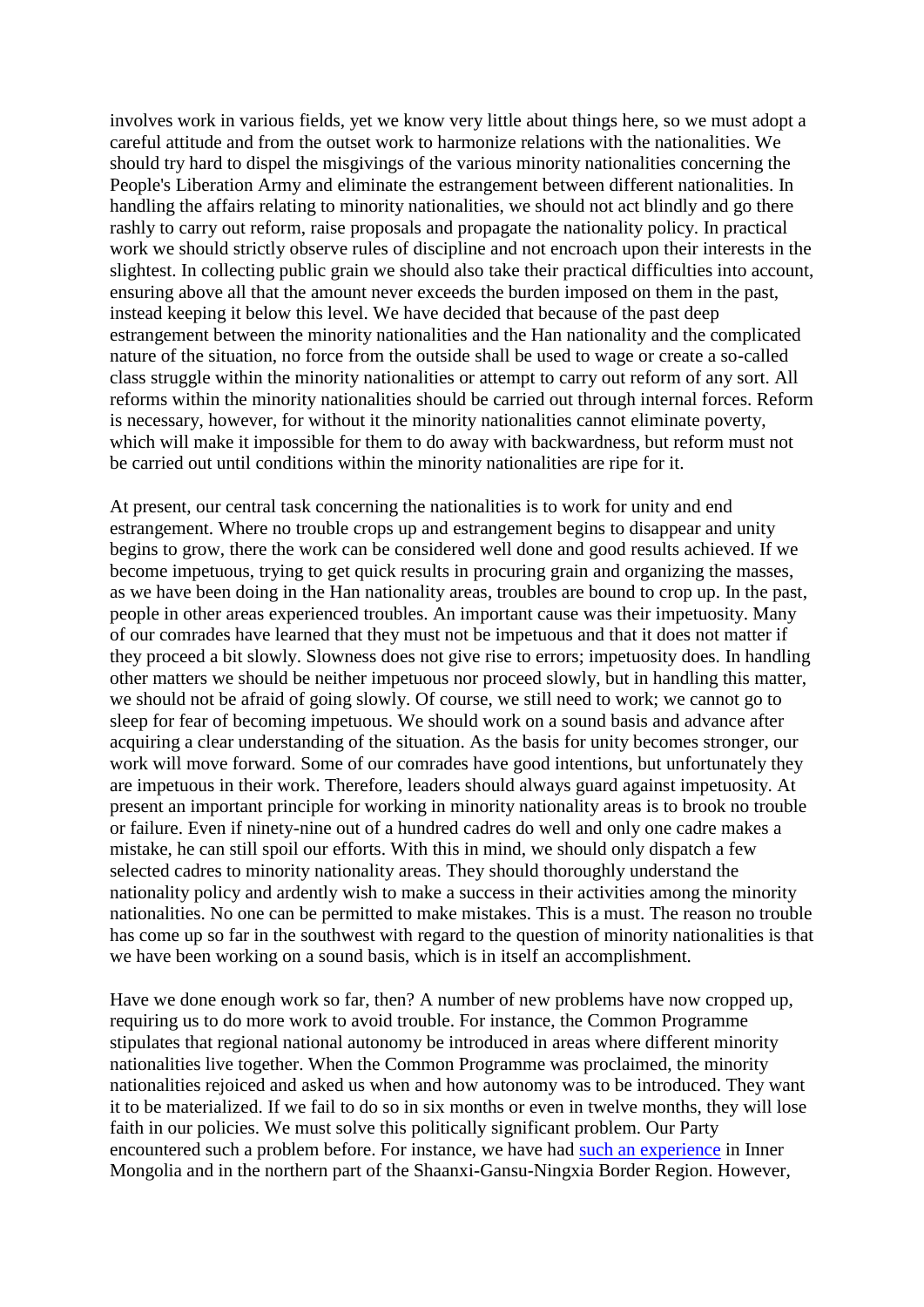we have no experience in the vast new liberated areas, and it is a new problem for many of our cadres. We must now set about solving this problem, because the demands from the minority nationalities are pressing. In Xikang some representative figures are even thinking of using the name ``Bod government'' when regional national autonomy is implemented. We have not yet reached an agreement on this matter, but we are determined to adopt a name they like better. In Xikang the names of many places have been given by Han people. Even though we are used to these names, that does not mean the people there are. This is only a problem of names, other problems are more complicated. For instance, eastern Xikang used to be divided into counties, some of which have been in existence for ten to twenty years. When regional national autonomy is introduced, should we keep these counties? From a long-term point of view, it would be good to retain the counties; moreover, we are accustomed to them. But will the local people agree? Our principle is: if they do not agree, the original division should be abolished and a new division made. Furthermore, how do we solve the problems among the minority nationalities when adopting regional national autonomy? In the past some minority nationalities entangled themselves in bitter feud, with one nationality attacking another, followed by retaliating attacks. This was instigated primarily by the reactionary ruling class, which pursued Han chauvinism; it was used by chauvinists from large nationalities to dominate small and weak nationalities. However, the minority nationalities themselves also had many problems involving their gain and loss. We should study these problems soberly and persuade them to unite and stop fighting each other. Should we dispatch cadres to help exercise regional national autonomy? Sending them there is a must, but we should send only a few selected ones who can truly help them. We should consult with the local people to determine in what capacity these cadres should be dispatched. This will be a difficult assignment for our comrades, so we should see that those who are sent have first straightened out their thinking, and we should only dispatch comrades who are willing to work there. All these problems have to do with our policies relating to the exercise of regional national autonomy.

To introduce regional national autonomy in the southwest, we should begin in eastern Xikang, for conditions there are ripe for this. First, compatriots of the Tibetan nationality are concentrated there; second, we had some experience there in this regard; third, after our troops arrived there, they established good relations with the compatriots of the Tibetan nationality; and fourth, there is a progressive organization called the Dongzang Democratic Youth League, with more than one hundred members. With these conditions present, we can start work there at once. This is a major project. If it is made a success, it may lend a direct impetus to Tibet. In other places we should work to create the necessary conditions for introducing regional national autonomy and we cannot just pay lip service to it. [In some](http://english.peopledaily.com.cn/dengxp/vol1/note/A1370.html)  [localities a democratic](http://english.peopledaily.com.cn/dengxp/vol1/note/A1370.html) coalition government of the local nationalities may be established first. For instance, regional national autonomy should be exercised in the Daliang and Xiaoliang mountain areas where people of the Yi nationality live together, but conditions there are not yet ripe, so for the time being it is more suitable to establish a democratic coalition government of the local nationality in these areas. This will be good to them. The same can be applied in Yunnan and Guizhou provinces. Under a coalition government we can also introduce national autonomy in a small area by establishing a township where people of one minority nationality live together, for instance. The minority nationalities have the political right to be masters of their own affairs.

For the benefit of economic development, we have to get started right now. In Xikang, for instance, a number of problems have cropped up in this field. We first face the problem of grain supplies. At present we have only 3,000 to 4,000 people working there and we have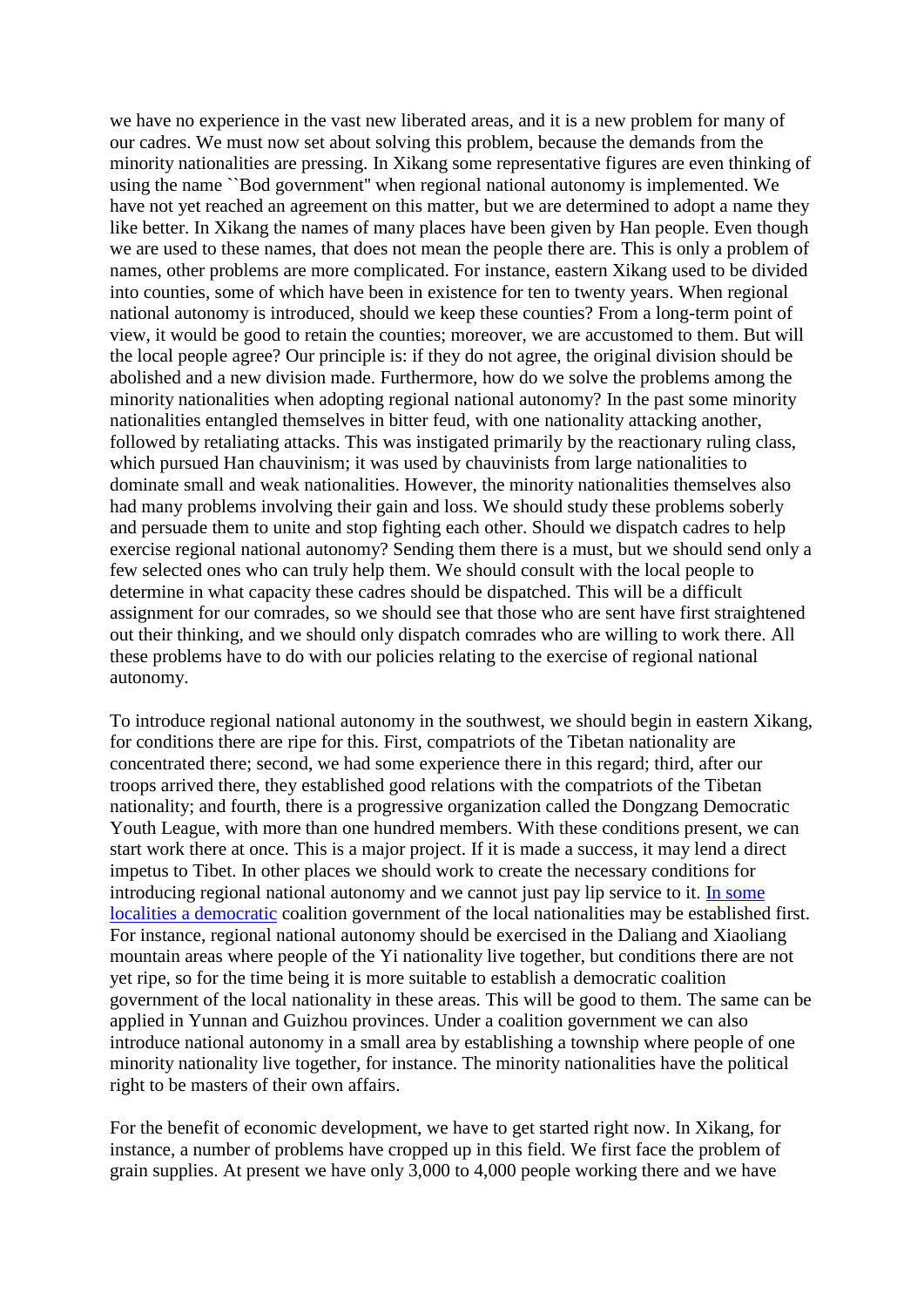borrowed 350 tons of grain. Some progressive people from the upper strata have given us much help. They are not only lending grain to us but have also set a fair price. However, this cannot go on for a long time, because the masses of the minority nationalities cannot bear such a heavy burden. We are also confronted with other economic problems in the areas of the market, trade, banking and so on. If these problems are not solved, the political foundation will be shaken. Regional national autonomy will be only nominal if we fail to manage economic affairs well. The minority nationalities want to benefit from regional autonomy, so if the economic problems are not solved, trouble will ensue. Chairman Mao has laid down two principles concerning Tibet: first, introducing regional national autonomy; and second, after entering Tibet, not depending on local people for grain supplies. If we follow these two principles, we can solve the Tibetan issue and become united with the Tibetan people to consolidate national defence. These principles are applicable to all minority nationality areas. Politics is based on the economy. Can we do without a solid economic base? No, we cannot if we just give the minority nationalities a nominal regional national autonomy while consuming all their grain. We have established this principle to be applied in the minority nationality areas, that is, policies enforced in Han nationality areas in different fields of endeavour, including economic policies, cannot be applied mechanically to minority nationality areas. We must distinguish among those that can be applied, those that must first be revised, and those that cannot be applied. We should formulate a different set of policies for minority nationality areas if we want to serve the minority nationalities wholeheartedly. For instance, if we can help solve the problem of salt for the minority nationality people in Guizhou, most of whom live in the mountains, we are sure to win their support. Also, Xikang has no highways at present, so we should make proper arrangements for the following: facilitating the minority nationalities' economic exchange with the interior, determining the kind of goods that should be brought in, the way of moving their products out and the prices of the products, and making sure that they have some profits to gain. When doing business with them, we shall follow the principle of exchange at equal value, occasionally, however, letting them profit at our expense. In our effort to help the minority nationalities develop their economies, a very important link is trade, and our economic work there should be based on trade. We should assist the minority nationalities in organizing their own business activities, which we cannot monopolize. In doing business, we should see to it that they are not subjected to exploitation by middlemen at any stage. In this way their economies will be enlivened and their living standards will improve. Right now the key is first to enable them to profit from business activities and then help them develop their agriculture, industry, animal husbandry, commerce and so on.

In the realm of culture, too, we have much work to do. We should try to help raise the cultural level of the minority nationalities as quickly as possible. We should promote educational undertakings in minority nationality areas, encouraging people to set up schools there. For now we should hold some training courses, focusing on explaining the nationality policy. The main obstacle to operating schools is the lack of teachers, not of funds or anything else. To remedy the shortage of talented people in the southwest, we have to establish a nationalities institute without delay in order to enrol some young people for advanced studies. Related to culture and education is the question of public health. Work in this field is also very important in minority nationality areas, where medicine is badly needed. At present, cultural work should centre primarily on public health work, which has a significant role to play.

We should embark on all these political, economic and cultural undertakings right away. In doing so we should adhere to one principle, namely, to consult with the minority nationality people. If they agree, we go ahead; if they agree with only a part, we do only a part; if they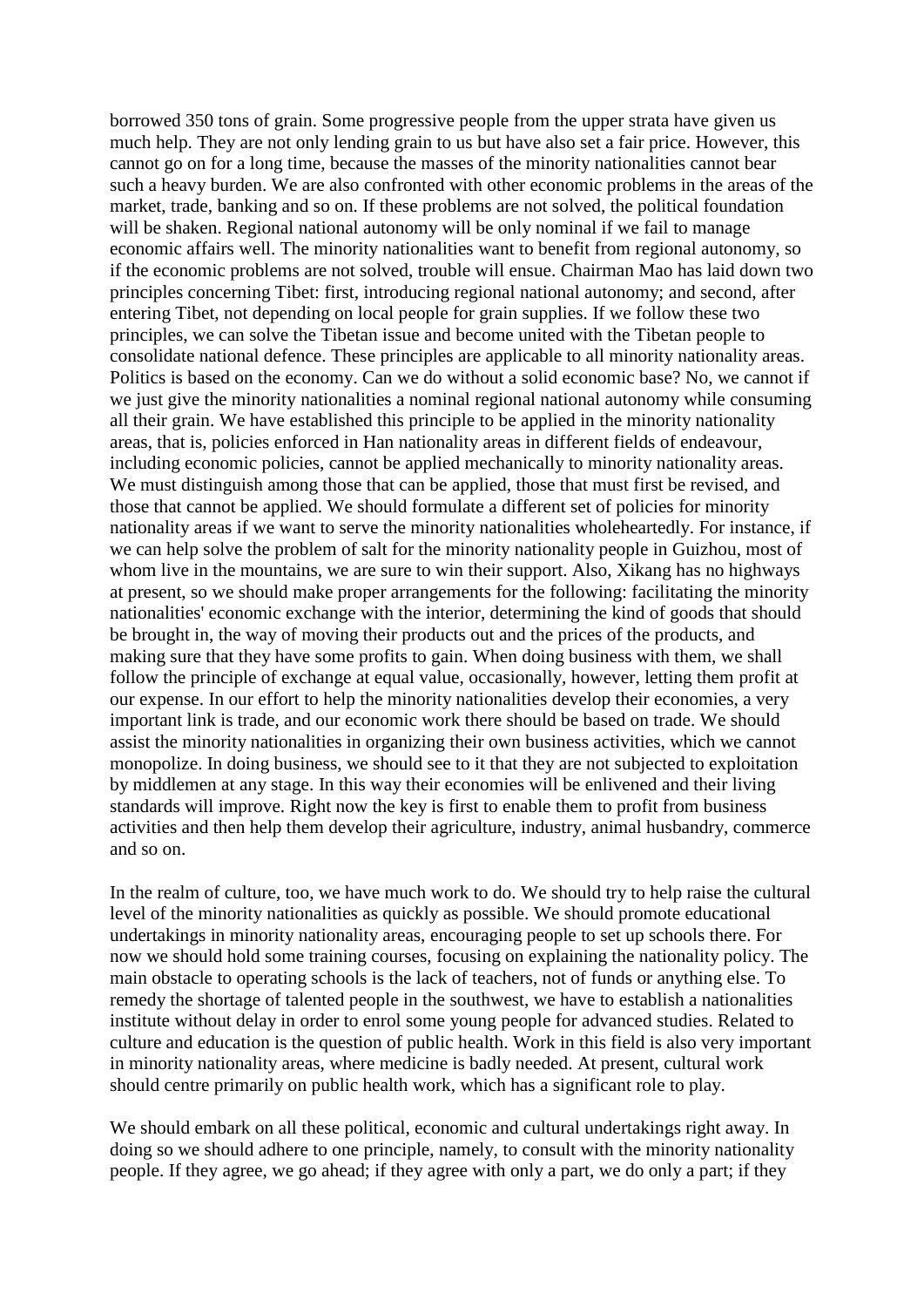agree with the major portion, we do the major portion; if they agree with everything, we do everything. We definitely need their consent; we need the consent of most of them, particularly of people from the upper strata; if the upper strata do not consent to our plan, we should give it up, for only their consent counts. Why? Because, owing to historical, political and economic peculiarities, the upper strata hold the chief sway in minority nationality areas. Progressive forces are weak there and exert little influence. In future, however, when the progressive forces expand, they will exert a very great influence, although they do not have a decisive bearing at present. For now we should do everything through the upper strata. We should do more to persuade them, consult them frequently and unite with them, guiding and helping them to progress step by step. If we fail in our work among the upper strata, all our efforts will come to nothing. Some of our comrades are wont to take radical measures, thinking they can do better without the help of people from the upper strata. As a matter of fact, they will not be able to do a better job but a worse job; they will not be able to do things more rapidly but more slowly, for they will meet with obstinate resistance. If our work among the upper strata is done well, so that they keep making progress and fully co-operating with us, then with their help we can do our work more smoothly. Some comrades are worried that if they do it this way, they might lose their class stand, not understanding that class stand is manifested differently there. What is the correct class stand? It is at present not launching class struggle, instead achieving unity among the nationalities. That is the correct class stand. Of course, we are not depending completely on the upper strata; we are seeking their help in order gradually to promote our work in all fields.

By the way, some special problems should be solved in the light of actual conditions. For example, we decided not to carry out rent reduction and [agrarian reform](http://english.peopledaily.com.cn/dengxp/vol1/note/A1220.html) in minority nationality areas, but the Miao people in Guizhou have demanded rent reduction and agrarian reform and their need is more urgent than that of the Han people. Why? We find it quite natural since there are only a few landlords among the Miao nationality in Guizhou. Most of the Miao people till land owned by Han people; moreover, it is located on mountain slopes. Their demand is reasonable. If we do not allow rent reduction and agrarian reform, it will be a manifestation of Han chauvinism and it will mean we have not taken into account their immediate interests. On the other hand, it is not likely that the few landlords from the upper strata of the Miao nationality will consent to their demand. Therefore, we have made a specific stipulation that rent reduction and agrarian reform can be conducted where the land tilled by Miao people belongs to Han landlords, but not where the land belongs to Miao landlords, and in this case the matter should be settled by the Miao people themselves step by step through consultation. That is to say, rent reduction and agrarian reform are not to be totally ruled out in minority nationality areas; in some areas we should still implement them, but on one condition: the demand must come from the great majority and not just from a few people, and the matter is not decided by people from the outside, but by the native people themselves. Also, we should consider ways and means for instituting regional national autonomy and establishing a coalition government in minority nationality areas. We could hold different types of conferences of representatives, since this has yielded substantial results in the interior. Through conferences of representatives we could solicit opinions and discuss and study problems, so as to avoid making decisions subjectively. Sometimes we may proceed from good intentions but reach incorrect decisions. Even if the decisions are correct, we may still meet opposition if we do not have the consent of the people concerned. Conversely, we will have their support even if some decisions are imperfect, because we have won their consent.